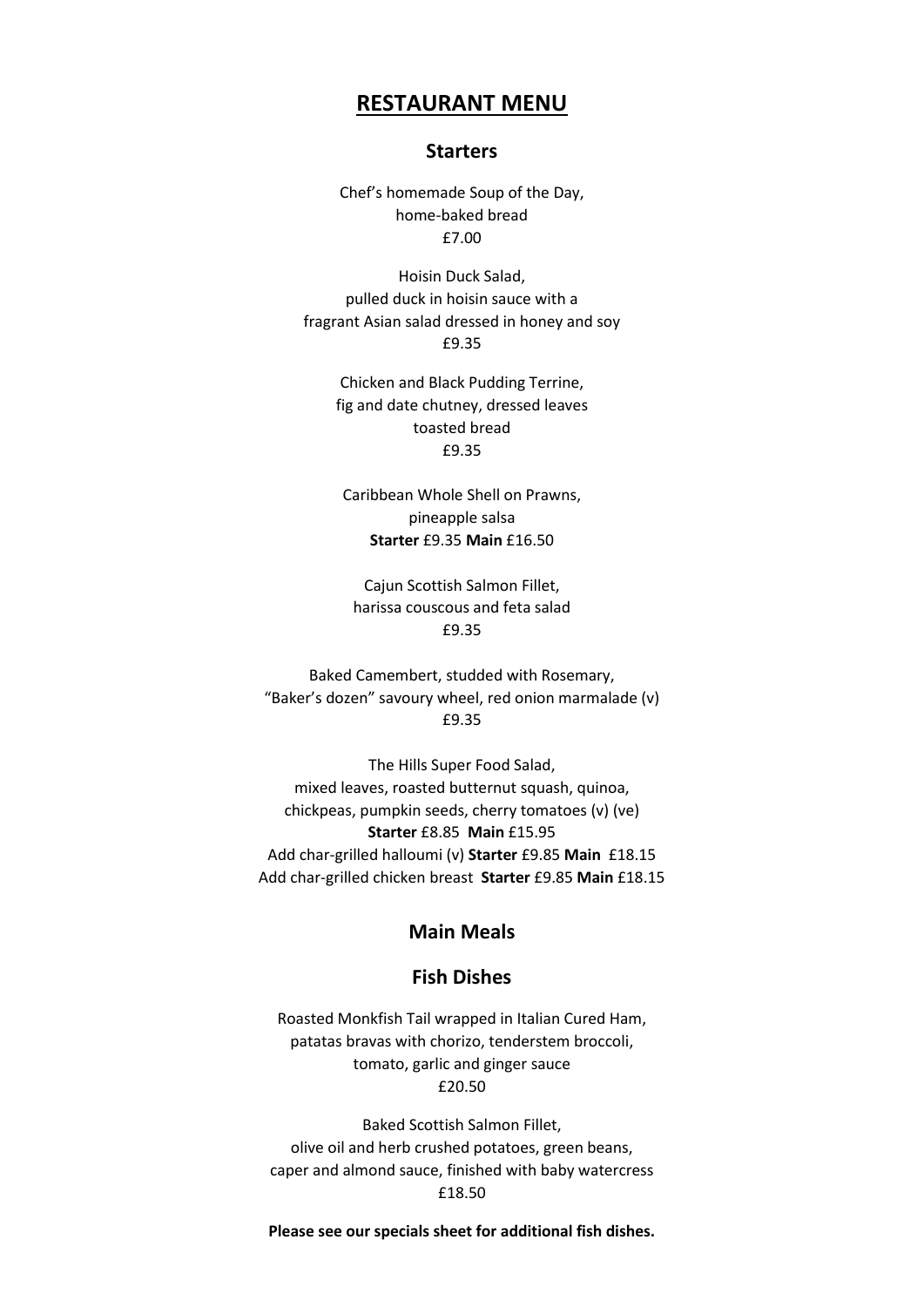#### **Meat Dishes**

Char-grilled 10oz Herefordshire Sirloin Steak, flat cap mushroom, grilled tomato, chunky chips £28.50 (add a sauce; blue cheese or brandy and peppercorn £1.50)

> Slow Braised Lamb Shank, on a bed of tartiflette, seasonal vegetables, red wine gravy £21.45

Honey and Lime Marinated Pork Loin, with Oriental vegetables tossed in a chilli and coriander syrup, served with a timbale of Basmati rice £18.15

Seared Chicken Breast, pomme fondant, honey-roasted root vegetables, finished with a wholegrain mustard and thyme cream sauce £18.15

Homemade Herefordshire Steak, Wye Valley Ale and Mushroom Pie, puff pastry lid, mashed potato, seasonal vegetables £17.05

Trio of Waller's of Ledbury Sausages, (St George's pork and apple sausage, pork with tomato and basil sausage, pork with ginger and coriander sausage), mashed potato, seasonal vegetables, red onion gravy £17.05

### **Vegetarian Dishes**

Thai Green Vegetable Curry, served with a timbale of Basmati rice £15.95 Add char-grilled chicken breast £18.15

Creamy Wild Mushroom and Spinach Linguine, flavoured with parmesan and garlic £15.95 Add char-grilled chicken breast £18.15

Roasted Butternut Squash, stuffed with tomato flavoured Provençale vegetables, herbed new potatoes, house salad £15.95